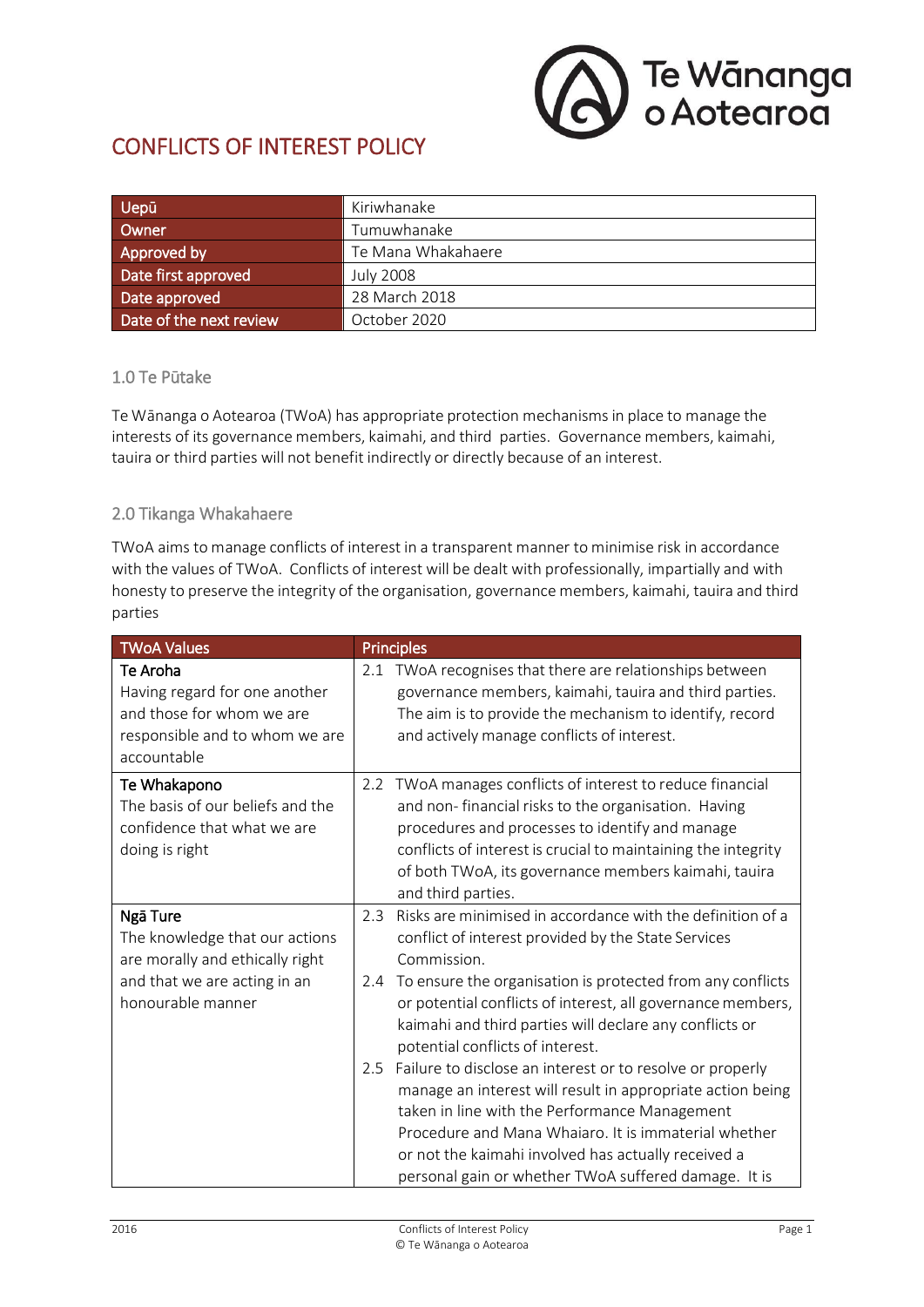| <b>TWoA Values</b>                                                         | <b>Principles</b>                                                                                                                                                                                                                                                                                                                                                                                                                                                                                                                                          |
|----------------------------------------------------------------------------|------------------------------------------------------------------------------------------------------------------------------------------------------------------------------------------------------------------------------------------------------------------------------------------------------------------------------------------------------------------------------------------------------------------------------------------------------------------------------------------------------------------------------------------------------------|
|                                                                            | important to properly establish whether there was a<br>conflict of interest when the act, contract or transaction<br>was entered into. A contract entered into in breach of<br>this policy may or may not render the contract voidable.<br>This will be dependent on whether proper notice was<br>given to TWoA of the parties to the conflict.<br>Concerns about an undisclosed interest can be raised<br>2.6<br>according to the Protected Disclosures tikanga<br>whakahaere, Protected Disclosures procedure and the<br>Protected Disclosures Act 2000. |
| Kotahitanga<br>Unity amongst iwi and other<br>ethnicities, standing as one | Conflicts may have both financial and non-financial<br>2.7<br>effects on the organisation. Conflicts of interest can<br>arise through personal or professional relationships,<br>involvement in associated organisations, and iwi, hapū<br>or whanau relationships. These may be seen as actual,<br>potential or possible conflicts of interest. It is in the<br>organisation's best interests that all conflicts whether<br>actual, potential or possible are disclosed to ensure<br>relationships are preserved.                                         |

## 3.0 Whanuitanga

This tikanga whakahaere applies to all Governance and Kaimahi of TWoA.

| Who              | Responsible for:                                                                                                                                                                                                                                                                                                                                                                                                                                                                                                                                                                                                                                                                                                                                         |
|------------------|----------------------------------------------------------------------------------------------------------------------------------------------------------------------------------------------------------------------------------------------------------------------------------------------------------------------------------------------------------------------------------------------------------------------------------------------------------------------------------------------------------------------------------------------------------------------------------------------------------------------------------------------------------------------------------------------------------------------------------------------------------|
| Kaimahi          | All new kaimahi to complete a Declaration of Interest form and<br>return to Kiriwhanake upon commencement of employment<br>withTWoA.<br>Existing kaimahi to complete an annual online Declaration of<br>Interest form and forward to Kiriwhanake. Kaimahi are also<br>required to resubmit at any stage where a conflict of interest<br>arises. Governance members will review any conflicts of<br>interest at each hui.<br>Any kaimahi who participate in a tender or procurement<br>process for goods, services or property must complete a<br>Declaration of Interest form in each instance.<br>Must complete a Declaration of Interest form if tauira are<br>whānau members. Kaiako must not assess any material where<br>tauira are whānau members. |
| Conflict Manager | To meet with and sign off governance members, kaimahi and<br>third party conflict of interest forms.<br>Responsible for mitigating and resolving conflicts of interest<br>that arise within the organisation in an honest, impartial and<br>professional manner in line with Mana Whaiaro and the<br>Performance Management Procedure, including any third party<br>to TWoA.                                                                                                                                                                                                                                                                                                                                                                             |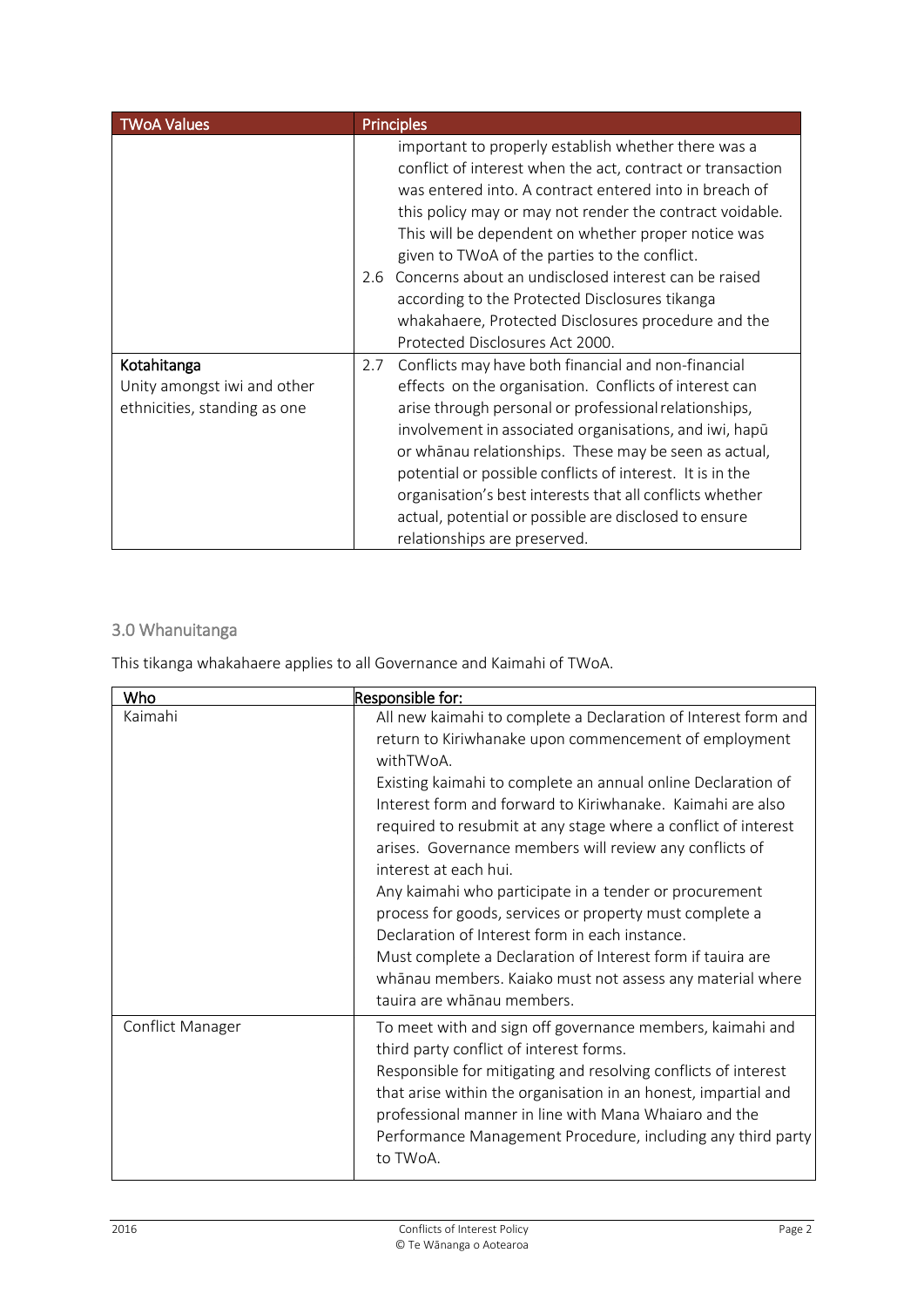| Kiriwhanake | Maintain, file and archive conflict of interest records in line with<br>organisational record management policy and legislative<br>requirements.<br>Protect the privacy of all kaimahi conflict of interest records. |
|-------------|----------------------------------------------------------------------------------------------------------------------------------------------------------------------------------------------------------------------|
|             |                                                                                                                                                                                                                      |

## 4.0 Whakamāramatanga

These are the definition of terms that are used throughout the document.

| <b>Term</b>            | Description                                                                                                                                                                                                                                                                                                                                                                                                                                                                                                                                                                    |
|------------------------|--------------------------------------------------------------------------------------------------------------------------------------------------------------------------------------------------------------------------------------------------------------------------------------------------------------------------------------------------------------------------------------------------------------------------------------------------------------------------------------------------------------------------------------------------------------------------------|
| Kaimahi                | All persons employed or seconded by TWoA.                                                                                                                                                                                                                                                                                                                                                                                                                                                                                                                                      |
| Te Wānanga o Aotearoa  | Includes TWoA and all 100% owned and controlled entities.                                                                                                                                                                                                                                                                                                                                                                                                                                                                                                                      |
| Kaiako                 | A tutor at TWoA.                                                                                                                                                                                                                                                                                                                                                                                                                                                                                                                                                               |
| Tauira                 | All persons currently enrolled in TWoA programmes or courses.                                                                                                                                                                                                                                                                                                                                                                                                                                                                                                                  |
| Third Party            | A contractor to TWoA.                                                                                                                                                                                                                                                                                                                                                                                                                                                                                                                                                          |
| Undisclosed Interest   | A conflict of interest which is not formally declared.                                                                                                                                                                                                                                                                                                                                                                                                                                                                                                                         |
| Kiriwhanake            | Human Resources Department of TWoA.                                                                                                                                                                                                                                                                                                                                                                                                                                                                                                                                            |
| Conflict Manager       | The manager of any kaimahi or the Chairperson of Te Mana<br>Whakahaere.                                                                                                                                                                                                                                                                                                                                                                                                                                                                                                        |
| Conflict of Interest   | The State Services Commission defines a conflict<br>of interest as:<br>" any financial or other interest or undertaking that could<br>directly or indirectly compromise the performance of [the<br>person's] duties, or the standing of their department in its<br>relationships with the public, clients, or Ministers. This would<br>include any situation where actions taken in an official capacity<br>could be seen to influence or be influenced by an individual's<br>private interests (e.g. company directorships, shareholdings,<br>offers of outside employment)." |
| Non-Financial Interest | Non-financial interests do not have a financial component but<br>may arise from personal or whanau relationships or involvement<br>in sporting, social or cultural activities. They may include any<br>tendency toward favour or prejudice resulting from friendship,<br>animosity or other personal involvement that could bias your<br>judgement or decisions.<br>For the purposes of clarity, this means active involvement in<br>sporting, social or cultural activities, political parties, iwi, hapū<br>and community incorporations.                                    |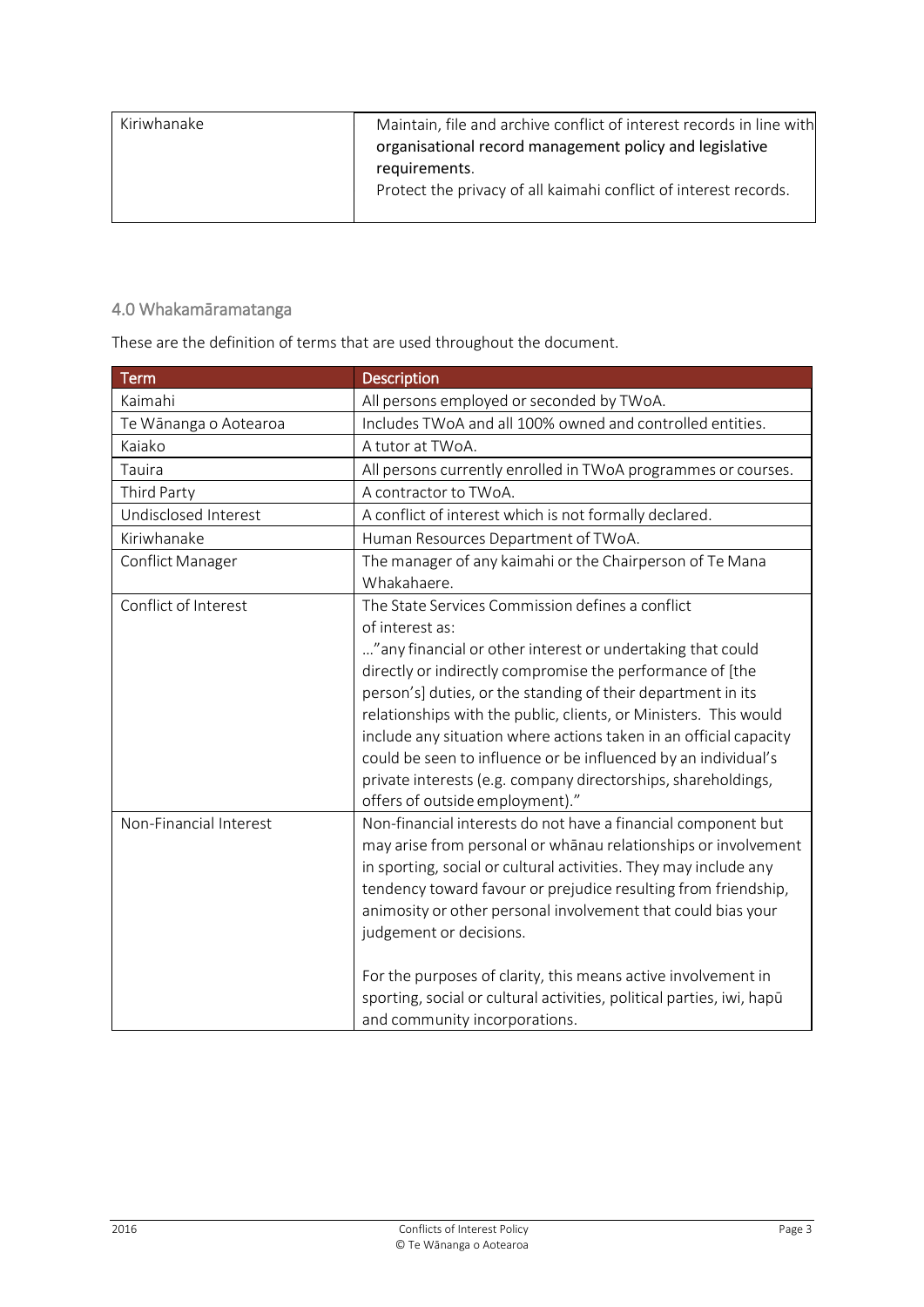| <b>Term</b>                      | Description                                                                                                                                                                                                                                                                                                                                                                                                                                                                            |
|----------------------------------|----------------------------------------------------------------------------------------------------------------------------------------------------------------------------------------------------------------------------------------------------------------------------------------------------------------------------------------------------------------------------------------------------------------------------------------------------------------------------------------|
| <b>Financial Interest</b>        | A financial interest is where a personal or<br>monetary gain could be generated from your official duties. A<br>financial interest could result from: owning property, having<br>unpaid debts to others or receiving hospitality or travel. The<br>party does not need to directly experience financial or personal<br>gain as it remains a conflict of interest if a whanau member, a<br>close acquaintance or someone in close proximity to the party<br>has the financial interest. |
| Perceived (or apparent) interest | The declarer could be in a position to appear to be influenced<br>by their private interests when performing their responsibilities<br>for TWoA.                                                                                                                                                                                                                                                                                                                                       |
| Potential Conflict of Interest   | The declarer will be in a position where they may be influenced<br>in the future by their private interests when performing their<br>responsibilities for TWoA.                                                                                                                                                                                                                                                                                                                        |
| Actual Conflict of Interest      | The declarer will be in a position to be influenced by their<br>private interests when performing their responsibilities for<br>TWoA.                                                                                                                                                                                                                                                                                                                                                  |
| Private (or personal) Interest   | Private interests are those interests that can bring benefits or<br>disadvantages to parties as individuals or to those that the party<br>wishes to benefit or disadvantage. Private interests are not<br>limited to pecuniary interests or interests that can bring direct<br>personal gains or help avoid personal loss. They also include<br>many social and professional activities and interests.                                                                                 |
| Direct/Upline Manager            | The manager the kaimahi directly reports to as per the approved<br>organisational structure.                                                                                                                                                                                                                                                                                                                                                                                           |
| Governance Members               | Members of any established TWoA governance group e.g. Te<br>Mana Whakahaere and Sub Committees.                                                                                                                                                                                                                                                                                                                                                                                        |

### 5.0 Ngā Hononga

The following tikanga whakahaere applies to this tikanga whakahaere:

- Brand Tikanga Whakahaere
- Te Wānanga o Aotearoa Brand Style Guide
- Social Media Guidelines
- Media & Other External Agencies Requests for Information
- Copyright Act 1994
- Defamation Act 1992
- Privacy Act 1993
- Fair Trading Act 1986
- Consumer Guarantees Act 1993
- Human Rights Act 1993
- Unsolicited Electronic Messages Act 2007
- **•** Intellecutal Property Policy Register